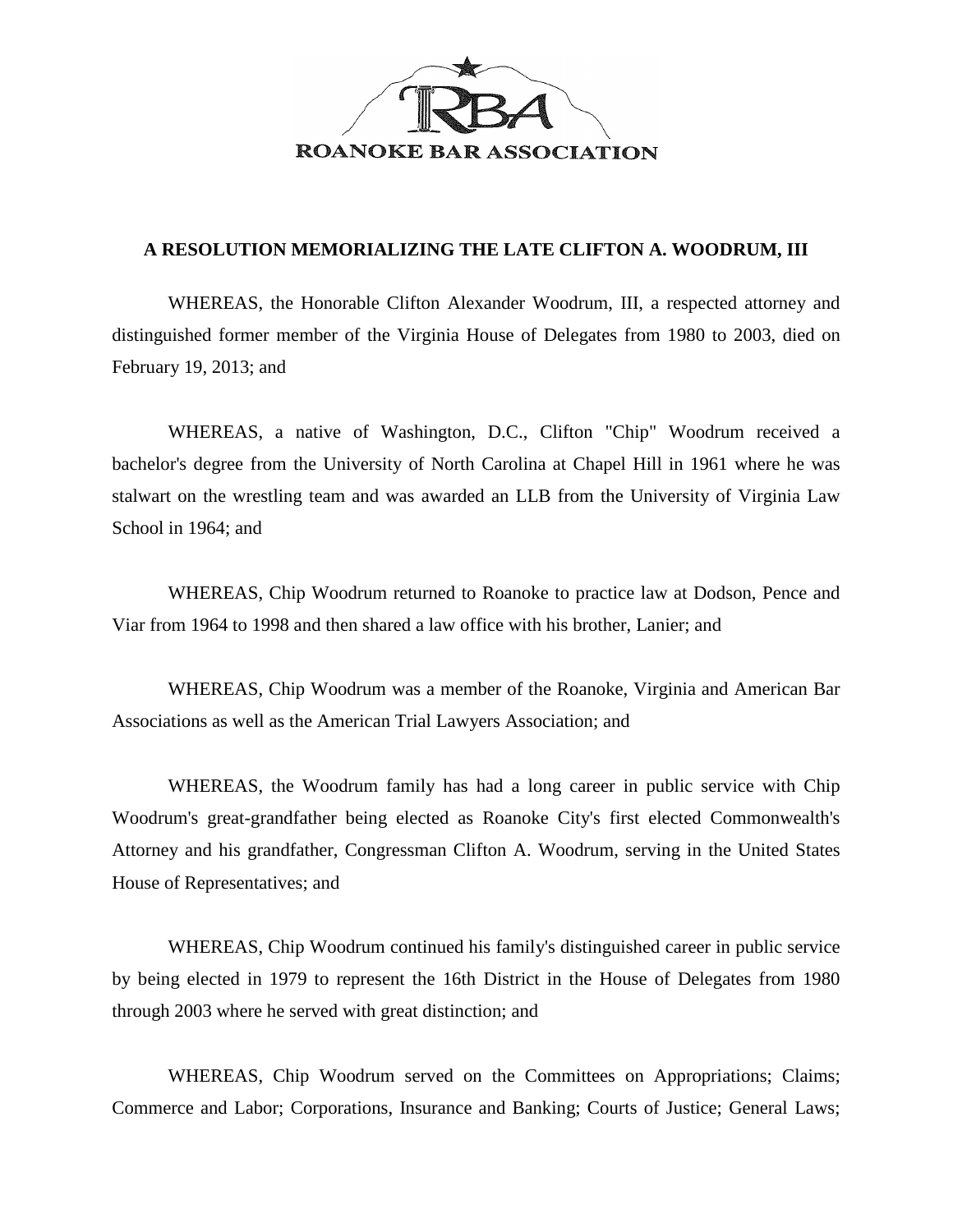Mining and Mineral Resources; Privileges and Elections; and Chaired the Virginia State Crime Commission; and

WHEREAS, Chip Woodrum played a pivotal role in the work of the thirty community action agencies in Virginia; and was the author of the Community Action Act that promoted their continuation and co-signed legislation for the Neighborhood Assistance Act which has encouraged private investment in projects helping low income families and communities; and

WHEREAS, as a member of the House of Delegate's Appropriations Committee Chip Woodrum successfully advocated for state funding for the Virginia Water Project which brought water to 200,000 families; and

WHEREAS, as a member of the House of Delegates's Appropriations Committee Chip Woodrum successfully advocated for Virginia CARES, the State's first pre and post incarceration reentry program offering hope to 30,000 former inmates; and

WHEREAS, as a member of the House of Delegate's Appropriations Committee Chip Woodrum successfully advocated for Project Discovery which has helped over eight thousand low income students, the first in their family to go to college, to attend and complete a college education; and

WHEREAS, known for his quick wit, keen intellect, and knowledge of literature, Chip Woodrum worked with legislators on both sides of the aisle to advance legislation to benefit the citizens of the entire Commonwealth; and

WHEREAS, an extraordinary effective lawmaker, Chip Woodrum sponsored legislation in 1987 which created the Virginia Birth-Related Neurological Injury Compensation Program which has provided assistance for 150 infants and their families since its creation and paid out \$12 million last year in medical expenses for infants born with serious birth-related neurological injuries; and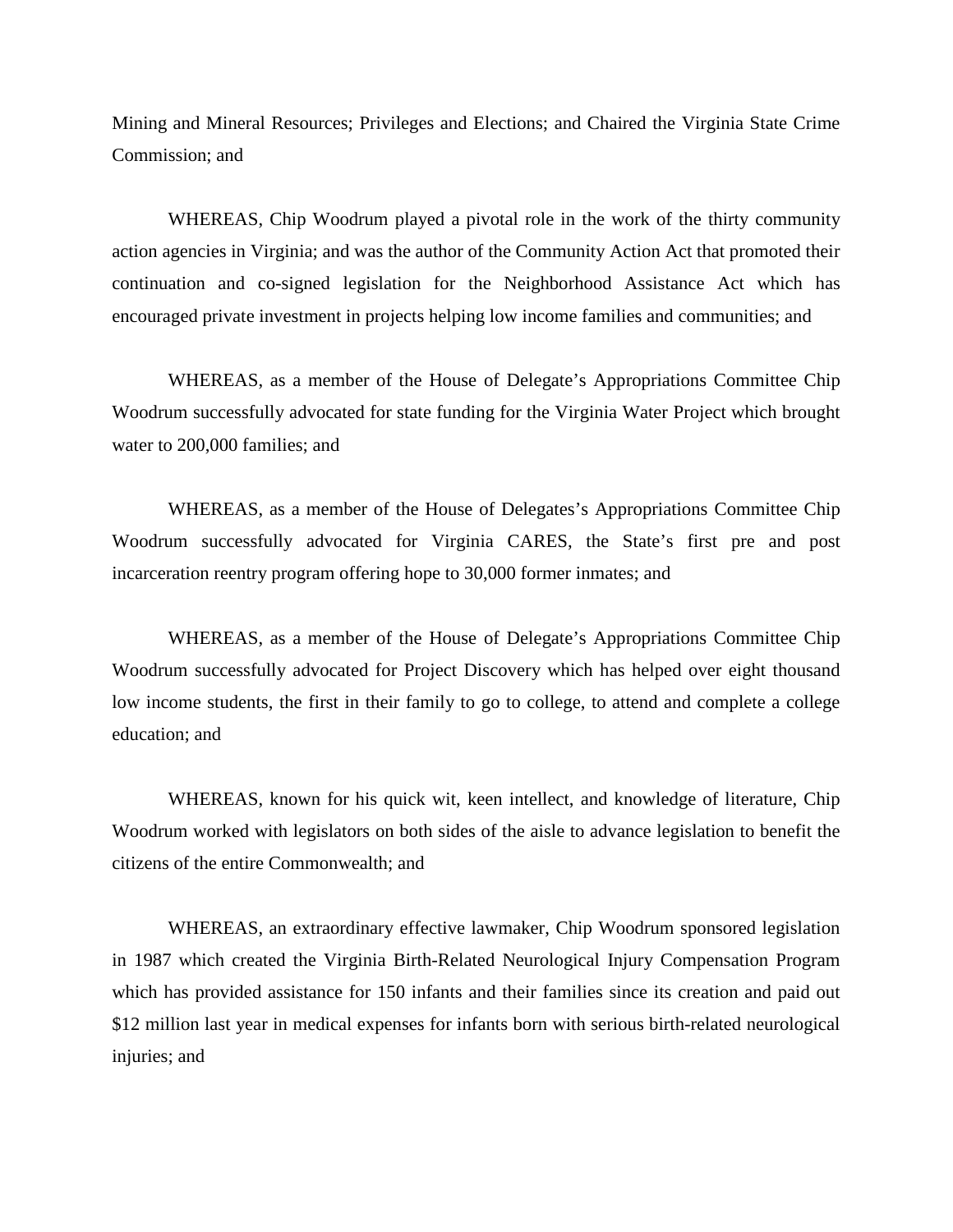WHEREAS, based on Chip Woodrum's long held belief that "the access of citizens to information concerning their government and its process is crucial to a free society", he played a visionary role in the revision of Virginia's Freedom of Information Act (FOIA) when he chaired a Joint Subcommittee which completed a major overhaul of FOIA that addressed advances in technology (email and other electronic records) as well as creating and chairing Virginia's FOIA Council; and

WHEREAS, Chip Woodrum experience on the House Appropriations Committee led him to bring more sunshine into Virginia's budget process when he championed legislation in 1992 to require the Governor to submit a proposed State budget to the General Assembly almost a month earlier and required a series of public hearings to be held prior to the convening of the General Assembly to allow for a fuller and more deliberative State budget process; and

WHEREAS, Chip Woodrum also patroned legislation that benefited the Roanoke Valley that allowed a portion of the sales tax revenue generated at the Hotel Roanoke and Conference Center to help finance the hotel's restoration; and

WHEREAS, in the heat of the legislative process Chip Woodrum could defuse even the most heated legislative debate with a quip that more often than not, brought laughter where there was once tension; and

WHEREAS, Chip Woodrum, who served the people of the Roanoke Valley and the Commonwealth with great dedication, fairness and compassion leaves behind a legislative legacy that continues to impact and improve the lives of Virginians today; and

WHEREAS, Chip Woodrum will be fondly remembered and greatly missed by his family, friends, colleagues and the Commonwealth for his recall of history, poetry and classics which he employed with passion and a sharp wit which made him an influential voice for the less fortunate in the political and legal arenas; now, therefore, be it